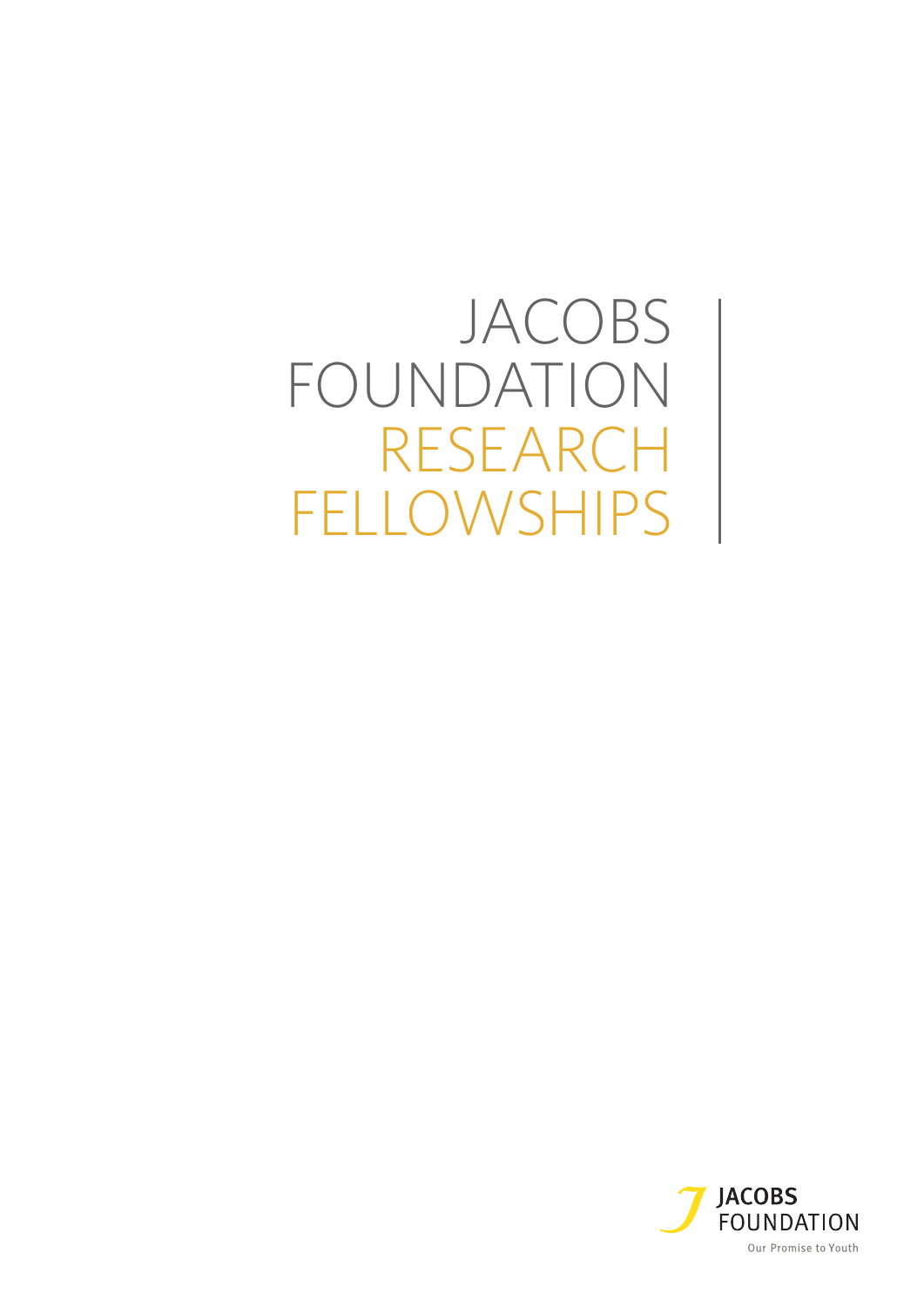#### A GLOBAL FELLOWSHIP PROGRAM FOR RESEARCH ON CHILD AND YOUTH DEVELOPMENT

The Jacobs Foundation Research Fellowship Program is a globally competitive fellowship program for early and mid-career researchers aiming at improving the development and living conditions of children and youth or contributing to one of the Jacobs Foundation's thematic priorities. This includes, but is not limited to educational sciences, psychology, economics, sociology, family studies, media studies, political sciences, linguistics, neurosciences, and medical sciences.

Fellowships are awarded to the most highly talented and innovative young scholars and mid-career researchers working on child and youth development. Funds from Jacobs Foundation Research Fellowships are awarded directly to the fellow's institution and may be used over a three-year period by the fellow to partially cover the fellow's salary and for any activity supporting the fellow's research, such as assistant salaries, equipment, technical assistance, professional travel, or trainee support.

Scholars who engage in interdisciplinary work on individual development and learning of children and youth, and who seek to combine genetic, epigenetic, neurobiological, behavioral and social levels of analysis, are particularly encouraged to apply.

Besides providing fellows with independent and competitive funding, the program offers a wide range of non-financial benefits. Fellows are encouraged to interact with each other and make use of the Jacobs Foundation's Conference Center Marbach Castle at Lake Constance (Germany) for short-term group residencies and workshops. Networking and alumni events will enrich the fellowships.

### INDEPENDENT AND COMPETITIVE FUNDING: FELLOWSHIP CATEGORIES

|                                          | <b>Jacobs Early Career Research Fellowship</b>                                                                                                         | <b>Jacobs Advanced Research Fellowship</b>                                                                                                                      |  |
|------------------------------------------|--------------------------------------------------------------------------------------------------------------------------------------------------------|-----------------------------------------------------------------------------------------------------------------------------------------------------------------|--|
| <b>TARGET GROUP</b>                      | Highly talented young scholars working on<br>child and youth development.<br>The ideal candidate has obtained<br>his/her PhD no more than 7 years ago. | Most innovative mid-career researchers<br>working on child and youth development.<br>The ideal candidate has obtained his/her<br>PhD no more than 15 years ago. |  |
| <b>FUNDING AMOUNT</b>                    | 150,000 CHF                                                                                                                                            | 400,000 CHF                                                                                                                                                     |  |
| <b>FUNDING PERIOD</b>                    | 3 years                                                                                                                                                | 3 years                                                                                                                                                         |  |
| NUMBER OF<br>FELLOWSHIPS PER YEAR        | $2 - 3$<br>$7 - 11$                                                                                                                                    |                                                                                                                                                                 |  |
| FUNDS MAY BE USED<br>TO COVER OWN SALARY | Yes, up to 50%                                                                                                                                         | Yes, up to 25%                                                                                                                                                  |  |
| OVERHEAD/<br><b>INDIRECT COSTS</b>       | Up to 10% of total amount                                                                                                                              | Up to 10% of total amount                                                                                                                                       |  |

Fellows are selected on the basis of their research accomplishments, creativity, and potential to become leaders in the scientific community through their contributions to the field of child and youth development. International relevance of the fellow's planned work, the alignment of planned projects with the goals of the Jacobs Foundation, and the willingness to identify with our aims and to engage actively with us will also be selection criteria.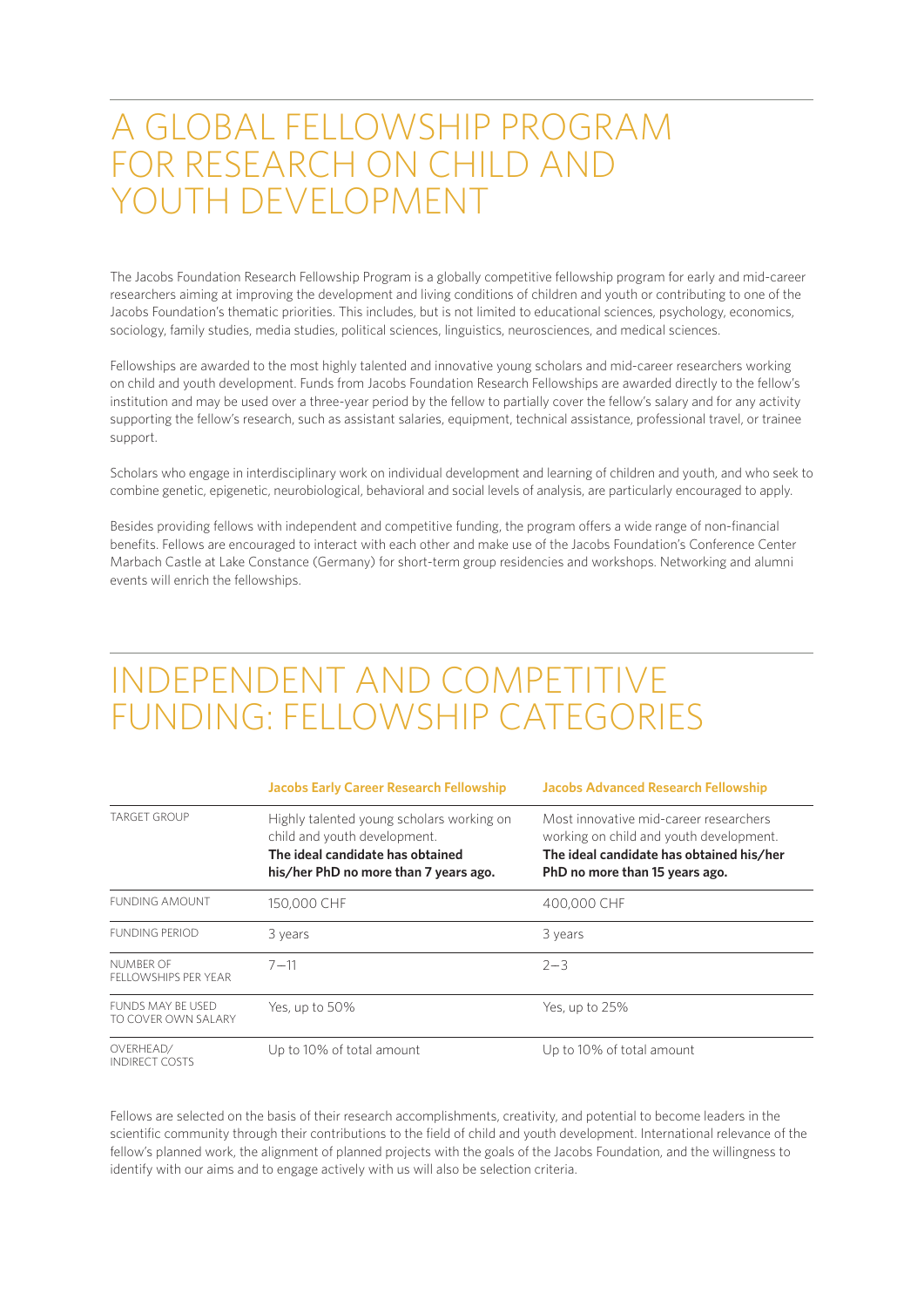#### JACOBS FOUNDATION RESEARCH FELLOWS

Meet the first two cohorts of Jacobs Foundation Research Fellows. They will be the initial members of a growing unique interdisciplinary network of scholars working on child and youth development:

| <b>NAME</b>                  | ORGANIZATION                                                 | <b>TERM</b>   |
|------------------------------|--------------------------------------------------------------|---------------|
| <b>Daniel Belsky</b>         | Duke University                                              | $2016 - 2018$ |
| <b>Elizabeth Bonawitz</b>    | Rutgers Unviersity                                           | 2017-2019     |
| Silvia Bunge                 | University of California at Berkeley                         | 2016-2018     |
| Carolina de Weerth           | Radboud University Nijmegen                                  | 2017-2019     |
| Laura Di Giunta              | Sapienza University of Rome                                  | 2016-2018     |
| Nico Dosenbach               | Washington University School of Medicine                     | 2017-2019     |
| <b>Hanna Dumont</b>          | Deutsches Institut für Internationale Pädagogische Forschung | 2016-2018     |
| <b>Michael C. Frank</b>      | Stanford University                                          | 2017-2019     |
| <b>Goren Gordon</b>          | Tel-Aviv University                                          | 2017-2019     |
| Kathryn Paige Harden         | University of Texas at Austin                                | 2017-2019     |
| <b>Gillian Hayes</b>         | University of California, Irvine                             | $2016 - 2018$ |
| Kaja Jasinska                | University of Delaware                                       | 2016-2018     |
| Celeste Kidd                 | University of Rochester                                      | 2017-2019     |
| Simone Kühn                  | Universitätsklinikum Hamburg Eppendorf                       | 2016-2018     |
| <b>Allyson Mackey</b>        | University of Pennsylvania                                   | 2017-2019     |
| Katrin Männik                | University of Lausanne                                       | 2017-2019     |
| <b>Kate McLaughlin</b>       | University of Washington                                     | 2016-2018     |
| <b>Colter Mitchell</b>       | University of Michigan                                       | 2017-2019     |
| <b>Candice Odgers</b>        | Duke University                                              | 2016-2018     |
| Amy Ogan                     | Carnegie Mellon University                                   | 2016-2018     |
| Siobhan S. Pattwell          | Fred Hutchinson Cancer Research Center                       | 2017-2019     |
| <b>Markus Paulus</b>         | Ludwig-Maximilians-Universität München                       | 2017-2019     |
| Liliana Angelica Ponguta     | Yale School of Medicine                                      | 2016-2018     |
| Nora Maria Raschle           | University of Basel                                          | 2017-2019     |
| <b>Tomás Ryan</b>            | Trinity College Dublin                                       | 2017-2019     |
| <b>Nikolaus Steinbeis</b>    | Leiden University                                            | 2016-2018     |
| Sophie von Stumm             | Goldsmith University of London                               | 2017-2019     |
| <b>Markus Werkle-Bergner</b> | Max Planck Institute for Human Development                   | 2017-2019     |